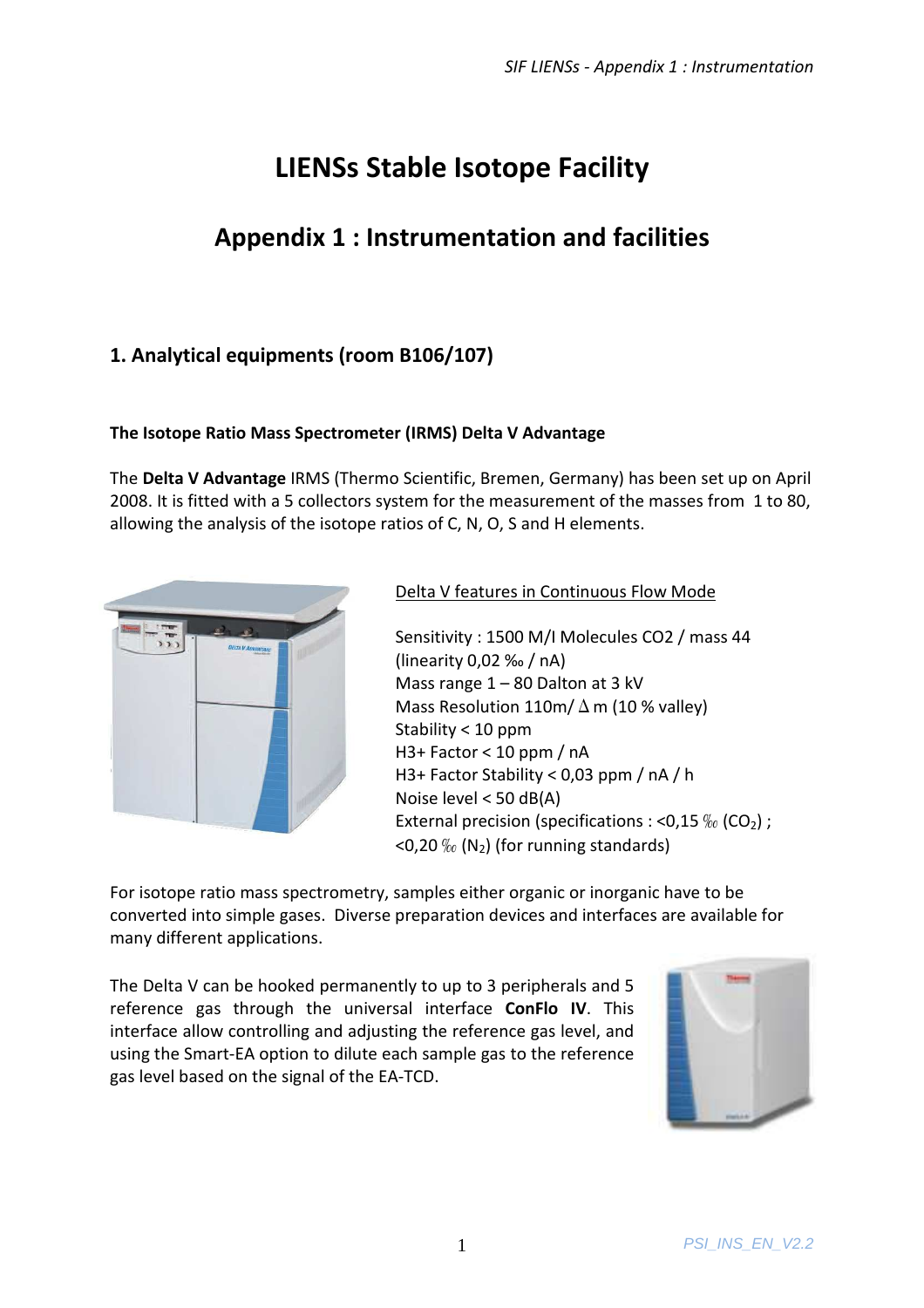#### **The Isotope Ratio Mass Spectrometer (IRMS) Delta V Plus**

The **Delta V Advantage** IRMS (Thermo Scientific, Bremen, Germany) has been set up on April 2008. It is fitted with a 5 collectors system for the measurement of the masses from 1 to 80, allowing the analysis of the isotope ratios of C, N, O, S and H elements.



#### Delta V features in Continuous Flow Mode

Sensitivity : 1100 M/I Molecules CO2 / mass 44 (linearity 0,02 ‰ / nA) Mass range 1 – 96 Dalton at 3 kV Mass Resolution 110m/ $\Delta$  m (10 % valley) Stability < 10 ppm Noise level < 50 dB(A) External precision (specifications : <0,15  $\%$  (CO<sub>2</sub>) ;  $<$ 0,20 ‰ (N<sub>2</sub>) (for running standards)

The Delta V Plus IRMS is coupled to peripherals via an universal interface ConFlo IV.

#### **Peripherals :**

- The **Flash EA 1112** Elemental Analyzer (Thermo Scientific, Milan, Italy) allow the conversion of solid (or liquid) samples placed in tin or silver capsules, to gases, the purification and the separation of these gases, and their subsequent quantification before their introduction into the mass analyzer for the C, N and S isotope ratio measurement.

C and N isotope ratios can be measured on the same sample, the S isotope ratio is analyzed apart, using different reactors and CPG column.

This analyzer is connected to the Delta V Plus IRMS.

The present autosampler is a Zero Blank (Costech, Milan, Italy) that replaced the original antosampler and NoBlank option during October 2009. Two sample trays can be used with this sampler : a 50-positions tray (mainly for sediment or filter samples) and a 100-positions tray (for plant and animal samples).

Standards are analyzed along with samples (2 every 20 samples) and 3 blanks are measured at the beginning of every run.



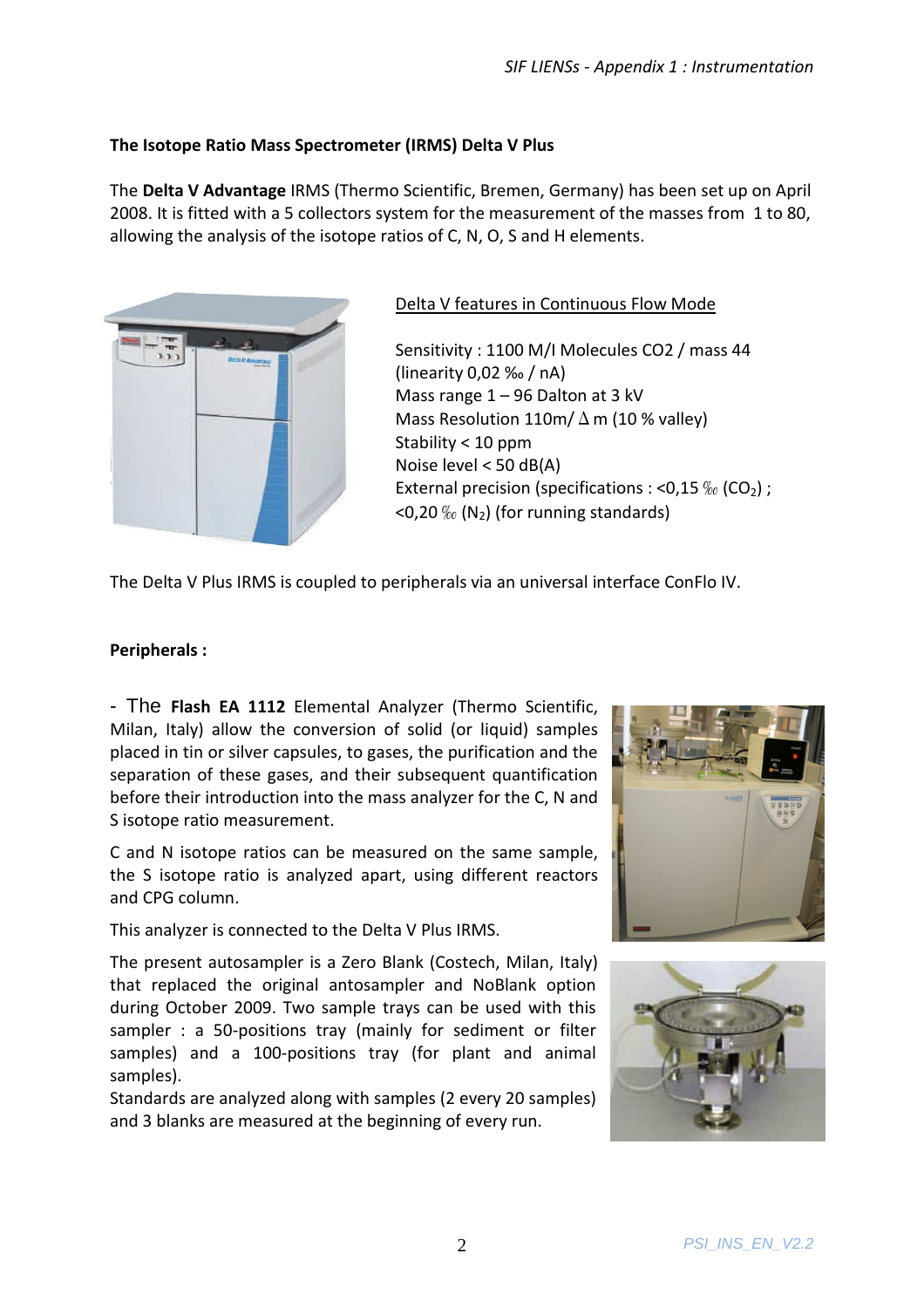The elemental analyzer is fitted with the SmartEA option which, in conjunction with the ConFlo IV, allows the automatic dilution of the sample gas as to adjust them to the reference gas level, for each element. The range of sample weight is rather wide thanks to the automatic dilution, but a minimum of 10 μg of C and N is needed to achieve the required precision.

Taking account of all working procedures (insert replacement, sample loading, helium purge, stability test ..), from 65 to 120 samples can be analyzed per day (C & N), depending of their type and the autosampler tray used.

The overall precision achieved for the acetanilide standard on the long term is better than 0,04 ‰ for C and 0,07 ‰ for N.

- **The Flash EA 2000** elemental analyzer (Thermo Scientific, Milan, Italy) has the same features as the Flash EA 1112. It is also fitted with a Costech ZeroBlank autosampler and with the SmartEA option. It is coupled to the Delta V Plus IRMS.

- The **GC-Isolink** system links a **GC TRACE Ultra™** to the DELTA V for measuring isotope ratios (C, N) of specific biochemical compounds within complex mixtures (presently used for fatty acids).

- a **carbonate preparation line is linked to the** Delta V for the determination of isotope ratios (C, O) on very small (10-300 μg) samples of carbonates. It is constituted by a reactor, a line including gas traps, a 6-way valve, a Poraplot Q Varian column, and a high vacuum system TPS-Compact Varian.

The overall precision achieved is  $< 0.1 \%$  for C and O isotope ratios.

- The High Temperature Conversion Elemental Analyzer **TC/EA Thermo Scientific** allows the high precision on-line stable isotope determinations of  $^{18}O/^{16}O$  and D/H in small organic and some inorganic solid and liquid bulk samples using pyrolysis.





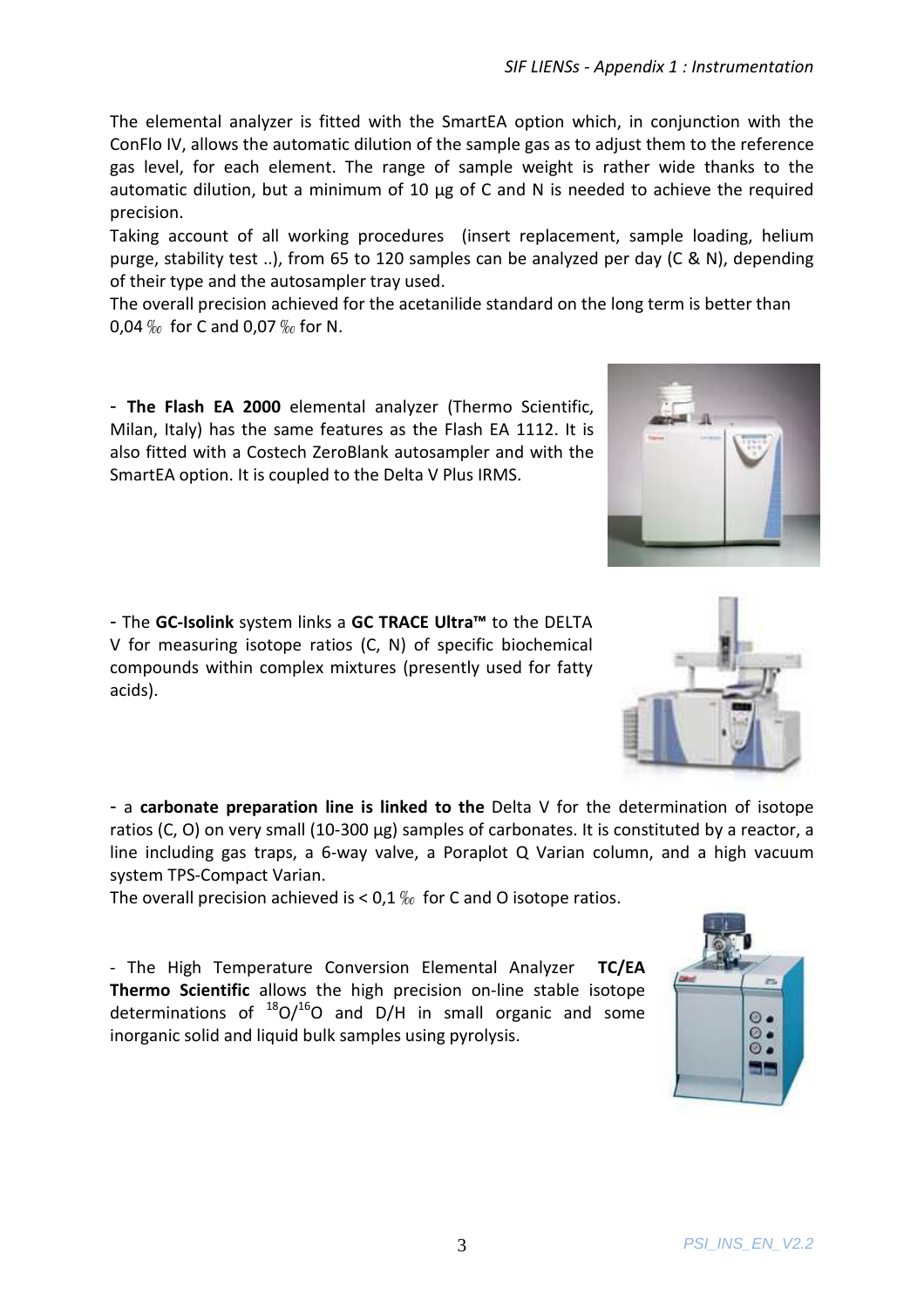## **2. Sample preparation**

- **Christ Alpha 1-4 freeze-dryer** (room B109): for sample drying before grinding. For a better efficiency of the ball mill, samples are kept overnight in a desiccator under vacuum and over P<sub>2</sub>0<sub>5</sub> after freeze-drying.

- **Retsch MM400 ball mill** (room B111) : for isotopic analysis, samples must be ground as to get a very fine powder (like flour) for a better combution and a better representativity of the sample aliquote. Grinding is generally very fast (1 to 3 minutes).

Various jars are available : inox 10 and 25 ml, zirconium 35 ml, and racks for 20 x 2 ml microtubes.

- **Rotary agitators** (x2) (room B 108) for removing lipids from 2 x 20 samples

- **Jouan / Thermo CR4i centrifuge** (for large sample, room B109) or **MicroStar centrifuge** (for very small samples, room B108), required by the protocol of lipid removal

- The 2 **dry baths** are used (room B108): one for evaporating the rest of solvents after lipid removal (a); the other for evaporating HCl after carbonate removal (b). This latter is fitted with a system for flushing each vial with filtererd air to speed up evaporation.

- **Microbalance Sartorius ME5** (room B107) : its precision is ± 1 μg, not really required for the isotopic analyses, but needed for a good precision of %C and %N data.